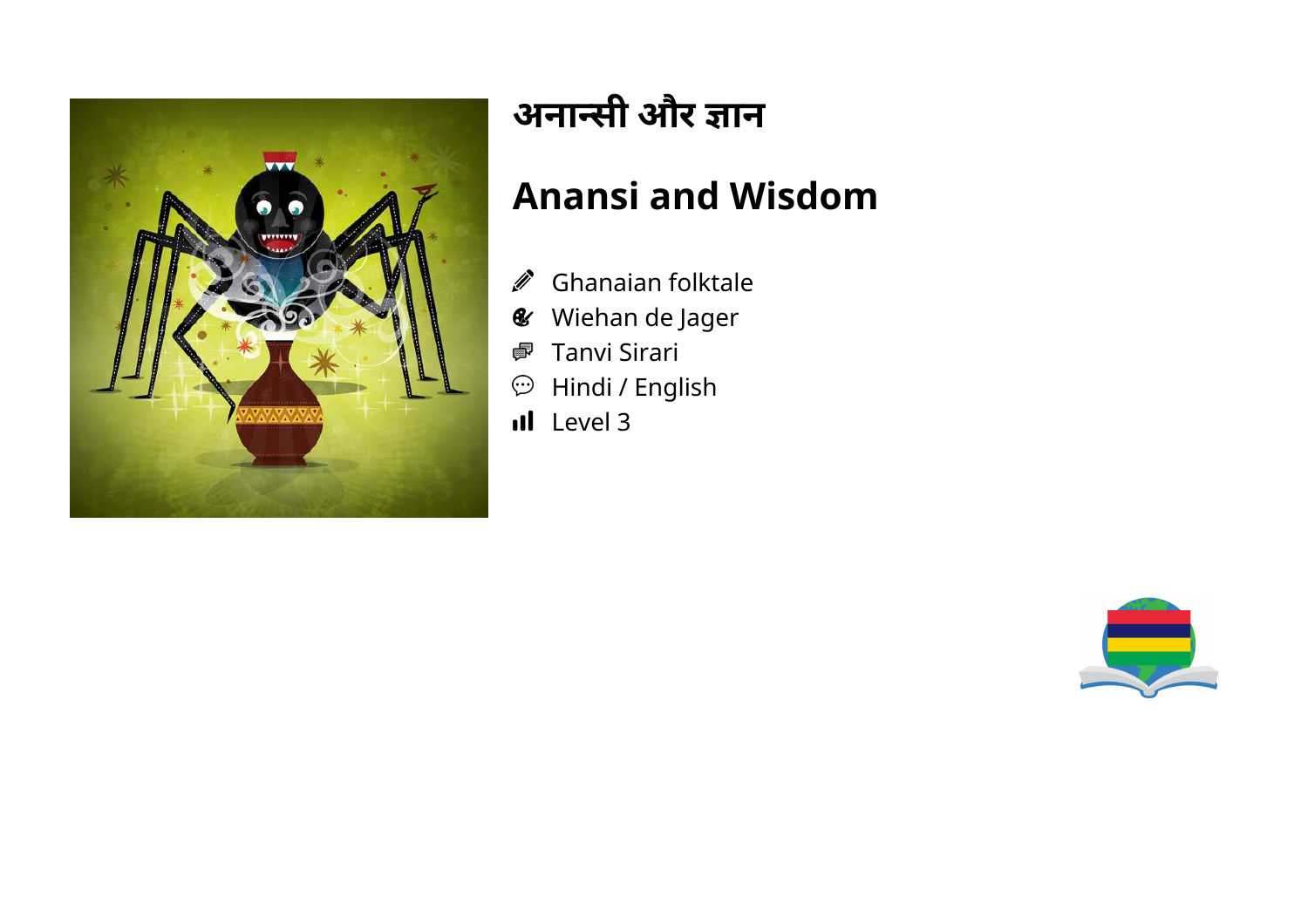

बहुत पहले लोग कुछ नहीं जानते थे। उन्हें फ़सल उगाना, कपड़ा बुनना और लोहे के औज़ार बनाना नहीं आता था। आकाश में रहने वाले भगवान न्यामे के पास दुनिया का सारा ज्ञान था, जिसे उन्होंने एक मिट्टी के बर्तन में संभाल कर सुरक्षित रखा था।

Long long ago people didn't know anything. They didn't know how to plant crops, or how to weave cloth, or how to make iron tools. The god Nyame up in the sky had all the wisdom of the world. He kept it safe in a clay pot.

• • •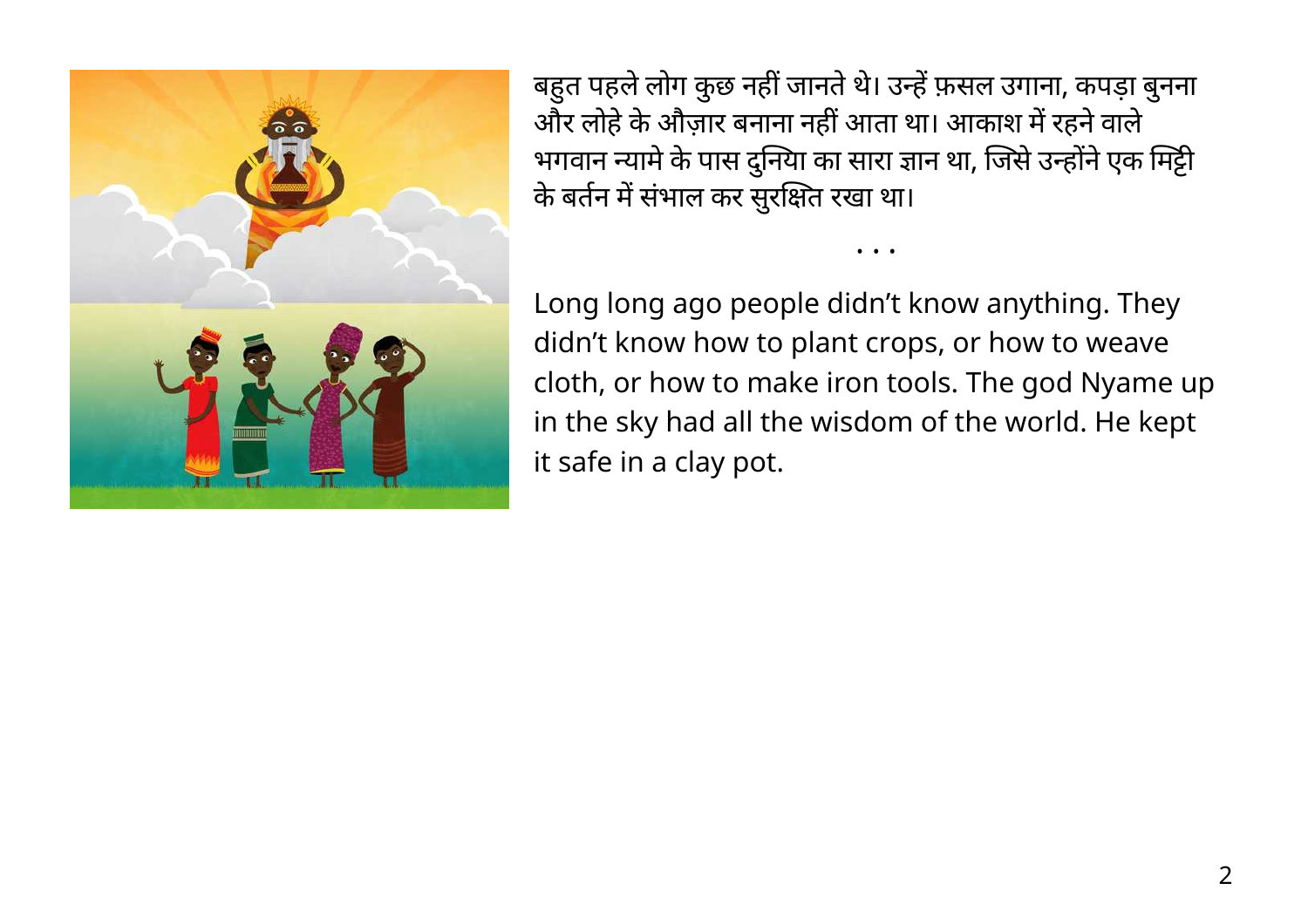

एक दिने, न्यामे ने निर्णय लिया कि वो अपने ज्ञान का बर्तन अनान्सी को दे देंगे। हर बार, जब भी अनान्सी बर्तन में देखता तो कुछ न कुछ नया सीखता। ये बहुत ही रोमाचक था!

One day, Nyame decided that he would give the pot of wisdom to Anansi. Every time Anansi looked in the clay pot, he learned something new. It was so exciting!

• • •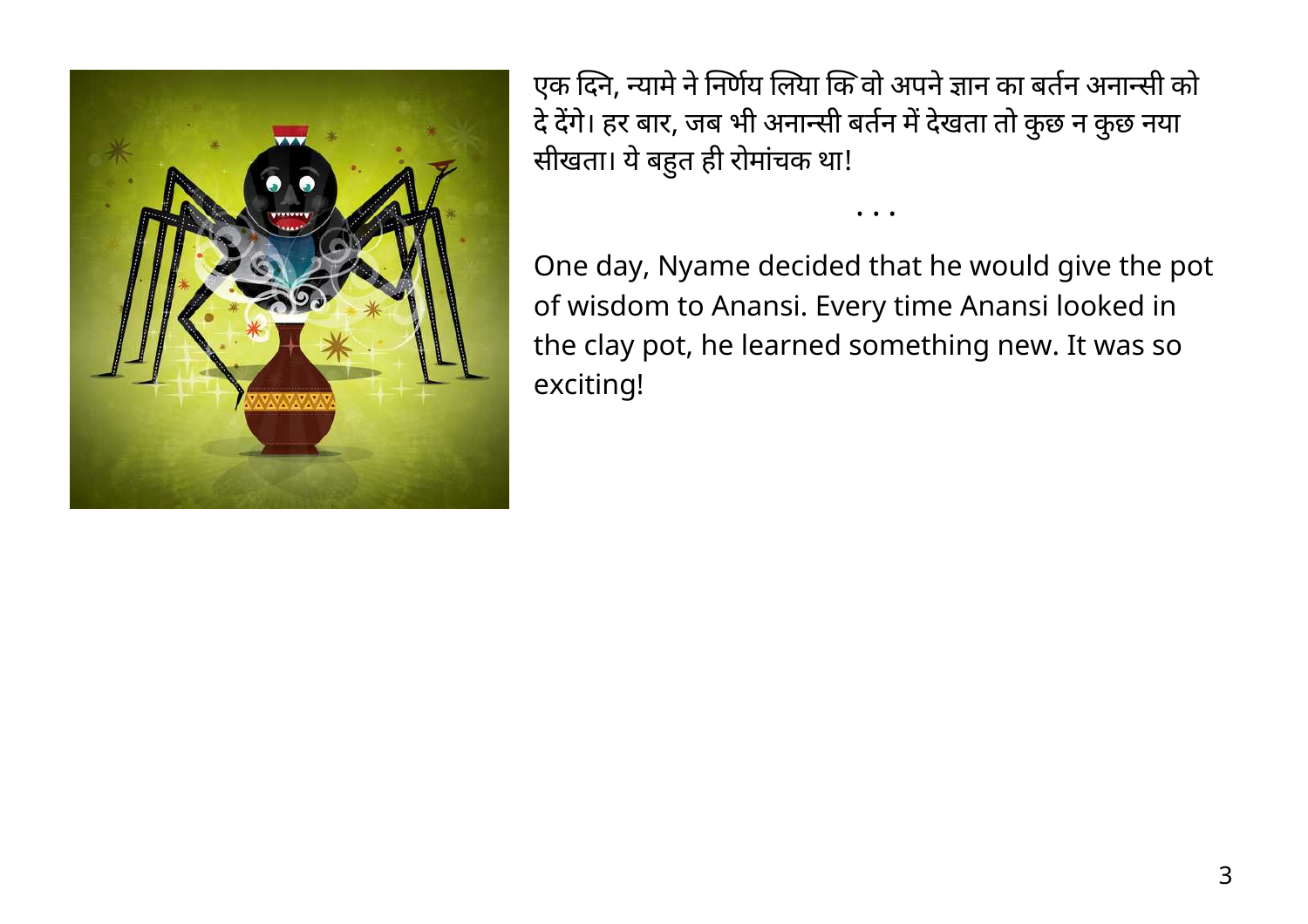

लालची अनान्सी ने सोचा, "मैं बर्तन को एक लम्बे पेड़ के ऊपर सुरक्षित रख दूंगा, ताकि केवल मैं ही इसका उपयोग कर सकूँ।" उसने एक लम्बा धागा बुनकर बर्तन के चारों ओर लपेट दिया और उसे अपने पेट से बाँध लिया। फिर उसने पेड़ पर चढ़ना शुरू किया। लेकिन पेड़ पर चढ़ना मुश्किल था क्योंकि बर्तन बार-बार उसके घुटनों से टकरा रहा था।

Greedy Anansi thought, "I'll keep the pot safe at the top of a tall tree. Then I can have it all to myself!" He spun a long thread, wound it round the clay pot, and tied it to his stomach. He began to climb the tree. But it was hard climbing the tree with the pot bumping him in the knees all the time.

• • •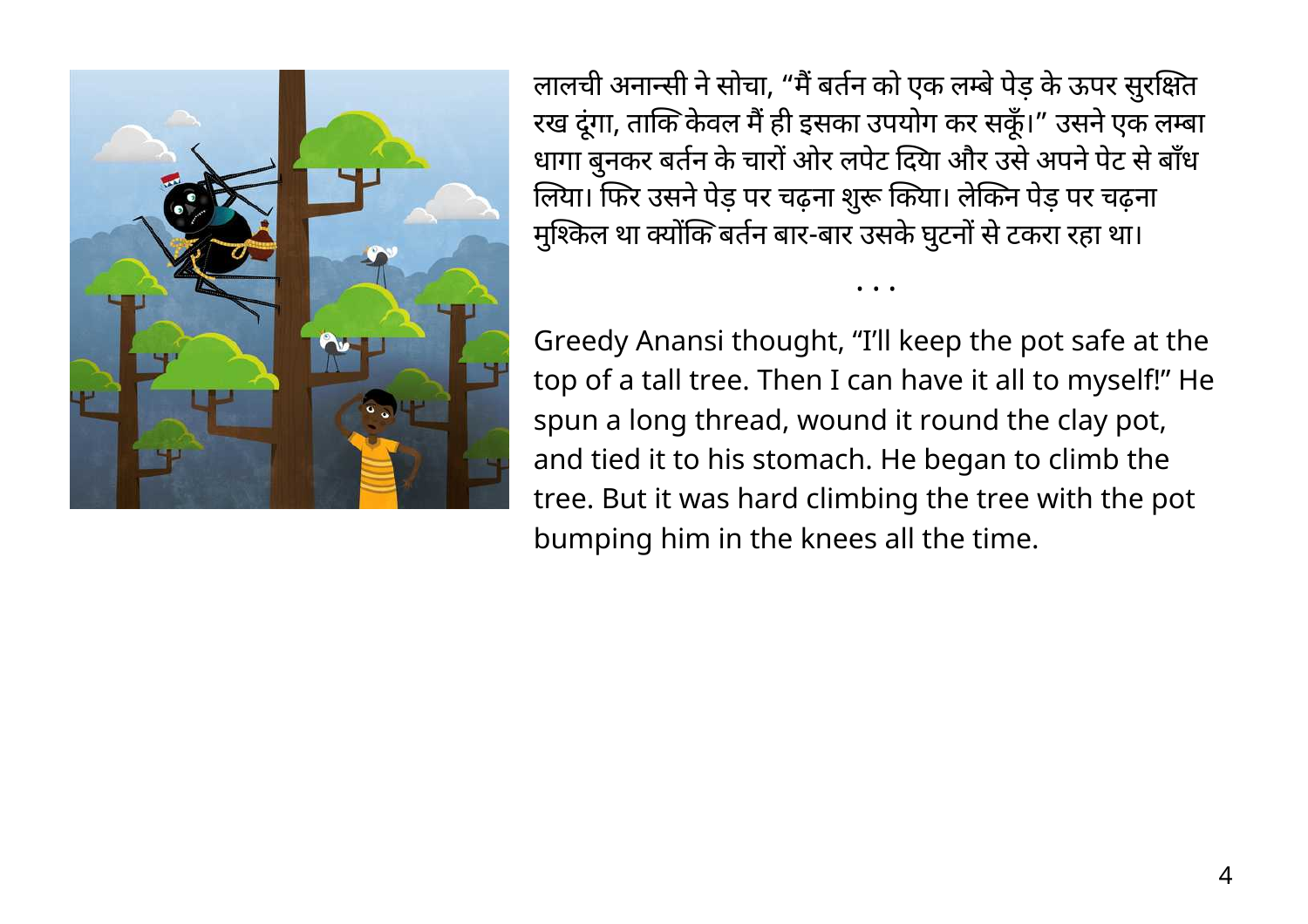

पूरे समय अनान्सी का छोटा बेटा पेड़ के नीचे खड़ा उसे देखता रहा। उसने कहा, "अगर आप बर्तन को पीछे से अपनी पीठ पर बाँध लोगे तो चढ़ना आसान नहीं हो जाएगा क्या?" उसकी बात सुनकर अनान्सी ने ज्ञान से भरे बर्तन को अपनी पीठ से बाँध कर देखा जिससे उसे चढाना वास्तव में बहुत आसान हो गया।

• • •

All the time Anansi's young son had been standing at the bottom of the tree watching. He said, "Wouldn't it be easier to climb if you tied the pot to your back instead?" Anansi tried tying the clay pot full of wisdom to his back, and it really was a lot easier.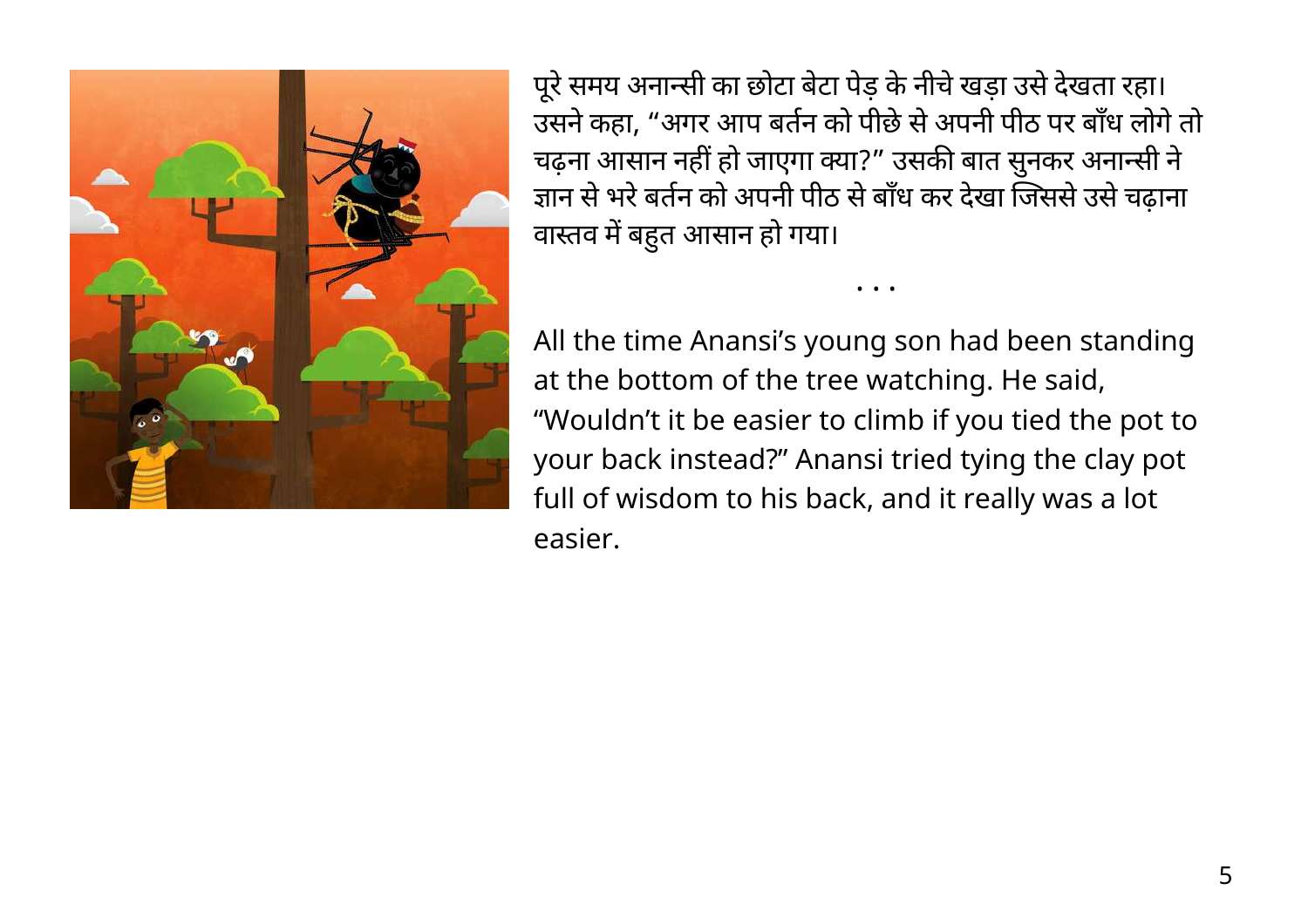

बहुत ही जल्द वो पेड़ के ऊपर पहुंच गया। लेकिन फिर, उसने रुककर सोचा, "सारा ज्ञान तो मेरे पास है फिर भी मेरा बेटा मुझसे ज़्यादा होशियार है।" ऐसा विचार आते ही अनान्सी इतना को इतना गुस्सा आया कि गुस्से में उसने मिट्टी के उस बर्तन को पेड़ से नीचे फेंक दिया।

• • •

In no time he reached the top of the tree. But then he stopped and thought, "I'm supposed to be the one with all the wisdom, and here my son was cleverer than me!" Anansi was so angry about this that he threw the clay pot down out of the tree.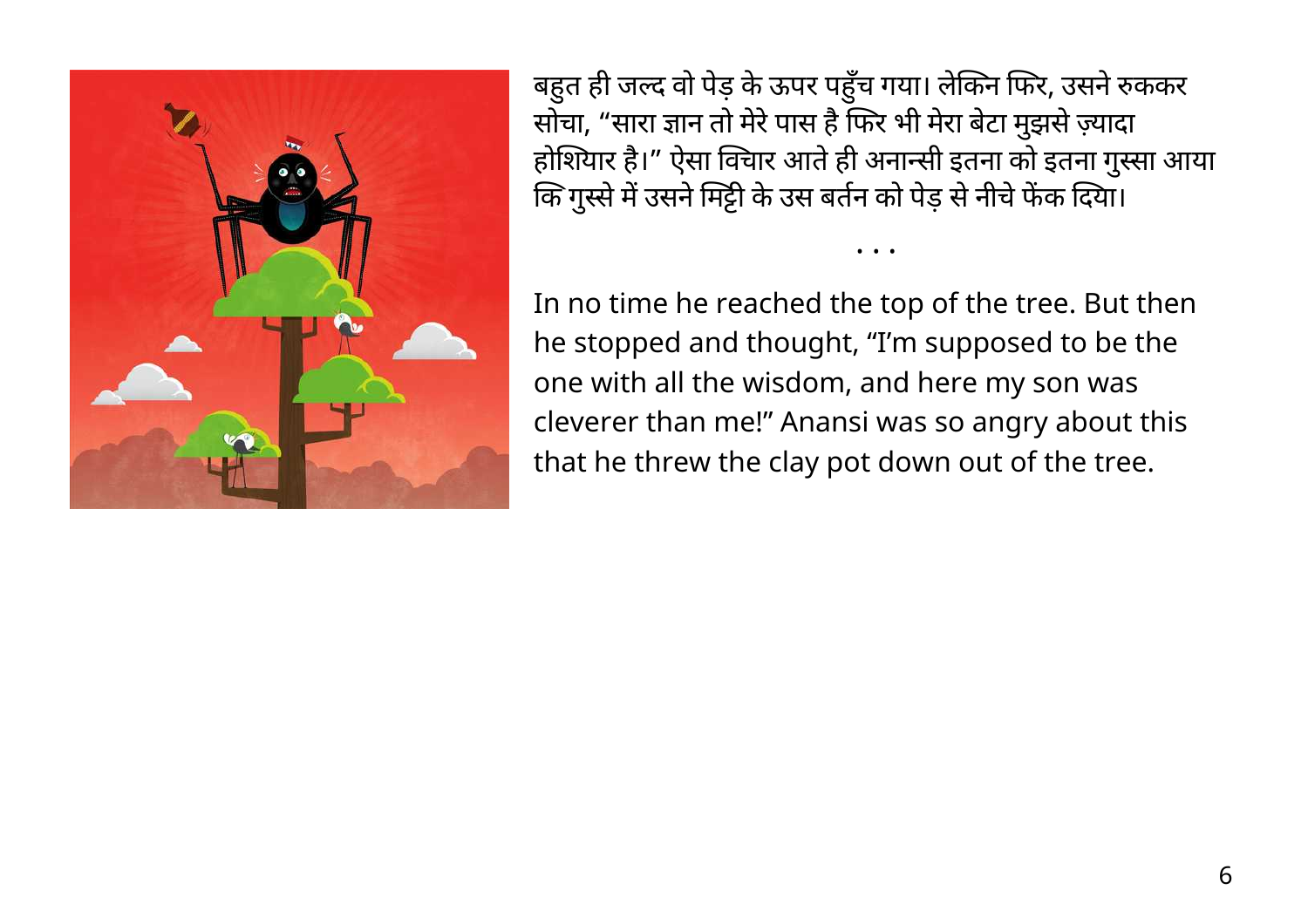

बर्तन टूटकर ज़मीन पर बिखर गया। अब ज्ञान सब लोगों में बँटने के लिए आज़ाद हो गया था और इस तरह ज्ञान हो जाने पर लोगों ने फ़सल उगाने, कपड़ा बुनने, लोहे के औज़ार बनाने के साथ साथ बाकी वे सारी चीज़ें सीखीं जो लोग अब करना जानते हैं।

• • •

It smashed into pieces on the ground. The wisdom was free for everyone to share. And that is how people learned to farm, to weave cloth, to make iron tools, and all the other things that people know how to do.